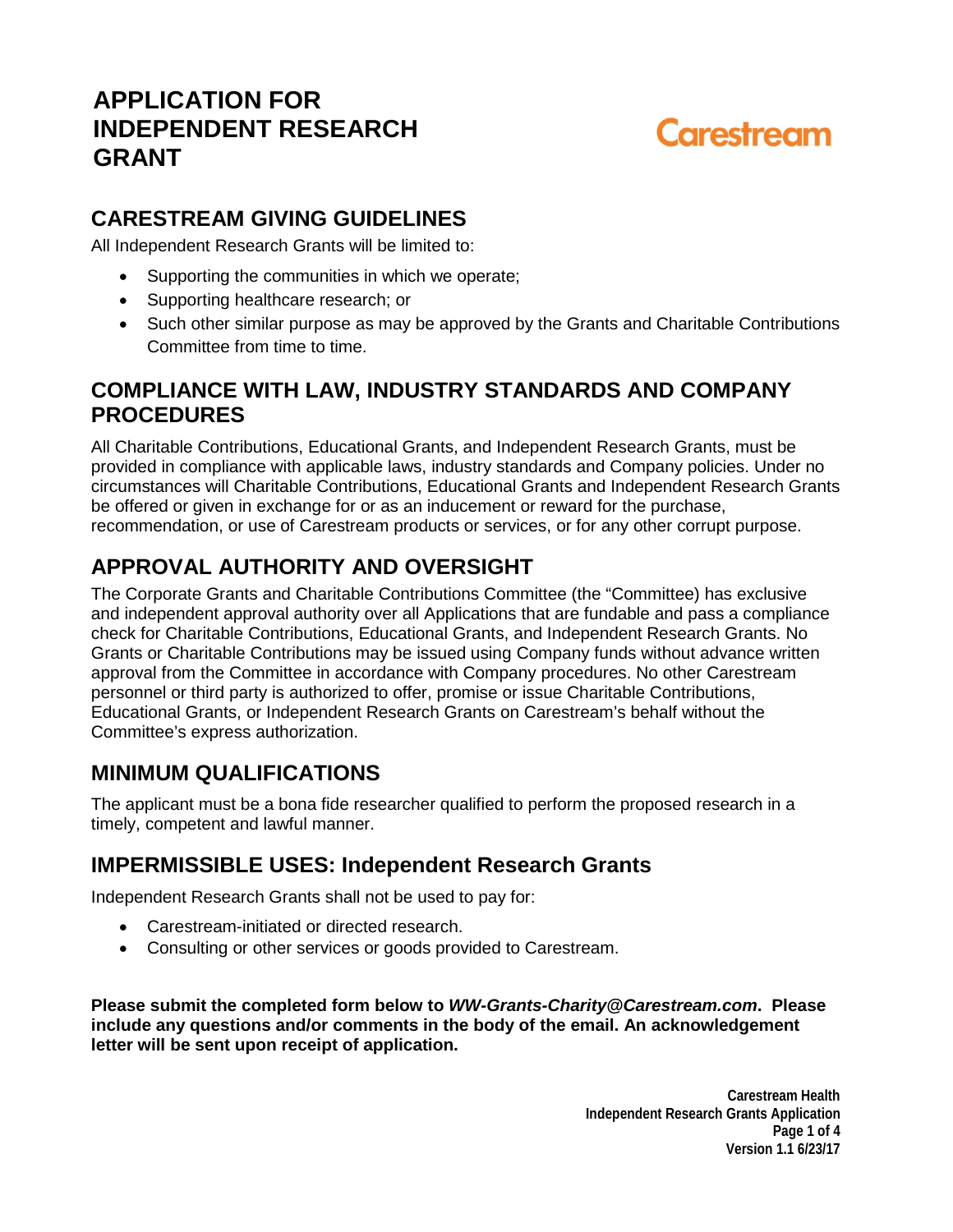

#### **REQUEST FOR CARESTREAM HEALTH INDEPENDENT RESEARCH GRANT**

# *REQUESTOR INFORMATION*

| Full Name:                                   |                                                            |            |                                                                                                                                                                                                                               |                                                                                                                                                                                                                                |  |  |
|----------------------------------------------|------------------------------------------------------------|------------|-------------------------------------------------------------------------------------------------------------------------------------------------------------------------------------------------------------------------------|--------------------------------------------------------------------------------------------------------------------------------------------------------------------------------------------------------------------------------|--|--|
|                                              | Last                                                       |            | First                                                                                                                                                                                                                         | M.I.                                                                                                                                                                                                                           |  |  |
| Position/Title:                              | the control of the control of the control of               | Company or | Organization: contract to the contract of the contract of the contract of the contract of the contract of the contract of the contract of the contract of the contract of the contract of the contract of the contract of the |                                                                                                                                                                                                                                |  |  |
| Address:                                     |                                                            |            |                                                                                                                                                                                                                               |                                                                                                                                                                                                                                |  |  |
|                                              | <b>Street Address</b>                                      |            |                                                                                                                                                                                                                               | Suite/Floor/Room #                                                                                                                                                                                                             |  |  |
|                                              | City                                                       | Province   | State/Country                                                                                                                                                                                                                 | Postal Code                                                                                                                                                                                                                    |  |  |
| Department:                                  |                                                            |            |                                                                                                                                                                                                                               | Degree: the contract of the contract of the contract of the contract of the contract of the contract of the contract of the contract of the contract of the contract of the contract of the contract of the contract of the co |  |  |
| Office Phone:                                |                                                            |            |                                                                                                                                                                                                                               |                                                                                                                                                                                                                                |  |  |
| Email:                                       |                                                            |            |                                                                                                                                                                                                                               |                                                                                                                                                                                                                                |  |  |
| Gov't/Tax ID:                                | <u> 1989 - Johann Barn, amerikansk politiker (d. 1989)</u> |            |                                                                                                                                                                                                                               |                                                                                                                                                                                                                                |  |  |
|                                              |                                                            |            | (France Only):                                                                                                                                                                                                                |                                                                                                                                                                                                                                |  |  |
|                                              |                                                            |            |                                                                                                                                                                                                                               |                                                                                                                                                                                                                                |  |  |
|                                              |                                                            |            | Carestream Primary Contact (if none, put N/A): __________________________________                                                                                                                                             |                                                                                                                                                                                                                                |  |  |
| Amount Requested: National Amount Requested: |                                                            |            |                                                                                                                                                                                                                               | Product Requested: National Product Requested:                                                                                                                                                                                 |  |  |
|                                              | Deadline for Receipt of Funding Request: ___________       |            |                                                                                                                                                                                                                               |                                                                                                                                                                                                                                |  |  |

#### *REQUIRED DOCUMENTATION*

- A detailed proposal, plan or other documentation describing the research in detail.
- Description of Research Project/Program, hypothesis and objectives.
- Background and significance of proposed research.
- Study design and Duration of Study.
- A copy of an itemized budget for the research proposal along with minimum and maximum funding ranges.
- References.
- The Curriculum Vitae of the principal investigator and other key researchers.
- Evidence of review and approval of the project from an independent board to ensure the project is conducted ethically.
- Please attach any additional documents you would like the reviewer to take into consideration.

## *ELIGIBILITY QUESTIONNAIRE*

1) Please indicate the type of proposal:

■ Bench/Lab Testing Clinical Research

**Carestream Health Independent Research Grants Application Page 2 of 4 Version 1.1 6/23/17**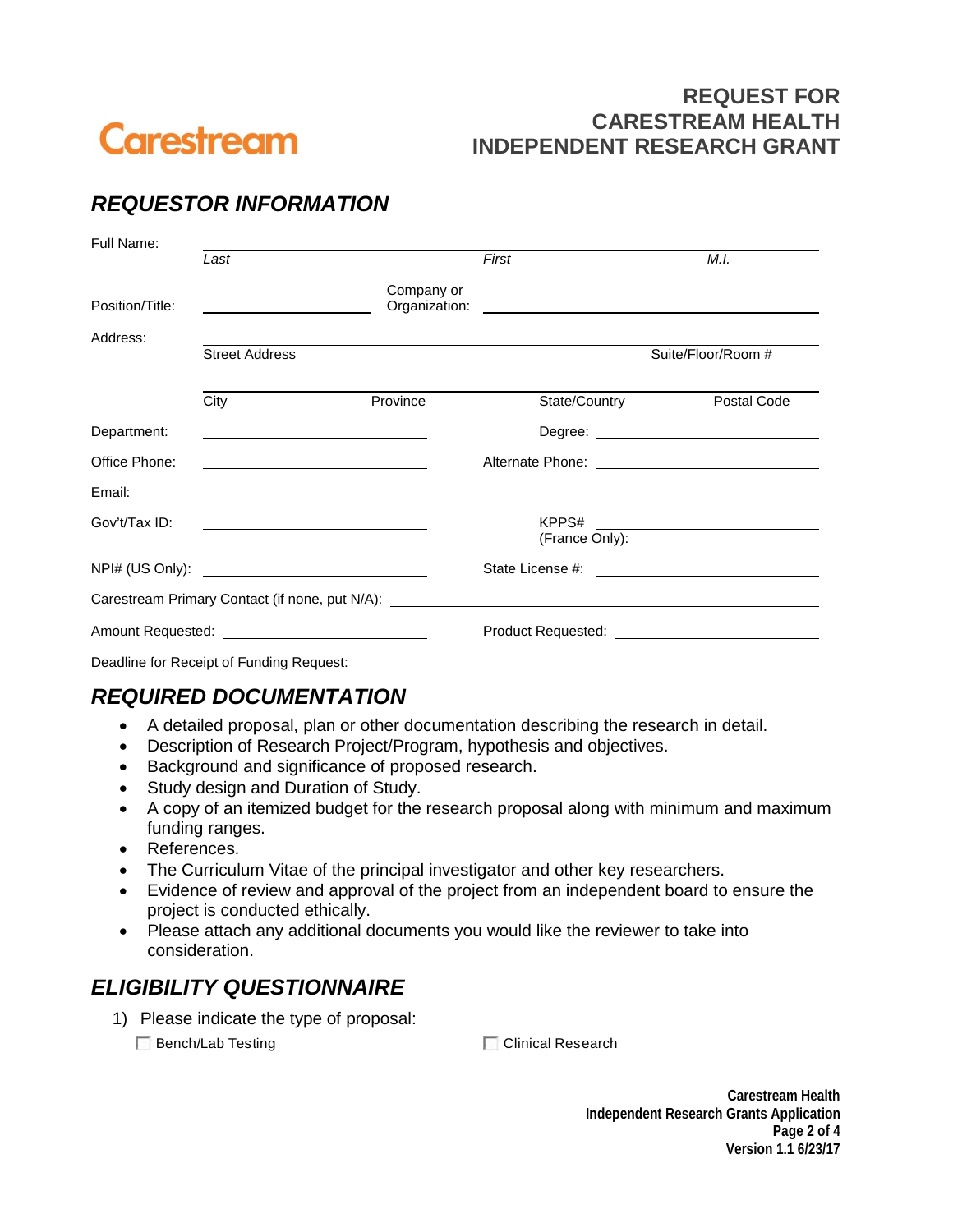|    | Non Clinical Research<br>Other                                                                                                                                                                                                                                                                                                                                |
|----|---------------------------------------------------------------------------------------------------------------------------------------------------------------------------------------------------------------------------------------------------------------------------------------------------------------------------------------------------------------|
| 2) | Will the Research involve multiple institutions?<br>$\Box$ Yes<br>$\Box$ No                                                                                                                                                                                                                                                                                   |
|    | 3) Have you already received and/or requested funding for this project?<br>$\Box$ No<br>$\Box$ Yes                                                                                                                                                                                                                                                            |
|    | If yes, specify the organization and/or entity and the amount received to date:                                                                                                                                                                                                                                                                               |
| 4) | Are you or one of your parent or sister organizations currently doing business with<br>Carestream, or have an open tender for which Carestream has placed a bid?<br>$\Box$ Yes<br>$\Box$ No<br>If yes, please explain further.                                                                                                                                |
|    |                                                                                                                                                                                                                                                                                                                                                               |
| 5) | Have you or your organization now or ever been convicted of any crimes or excluded from<br>participation in government funded healthcare programs?<br>$\Box$ No<br>$\Box$ Yes<br>If yes, please provide details as to the nature and reason for the criminal conviction and/or<br>exclusion and your organization's current status.                           |
|    |                                                                                                                                                                                                                                                                                                                                                               |
| 6) | To the best of your knowledge, has your organization ever received any grant or charitable<br>contribution from Carestream Health during the past five years?<br>$\Box$ Yes<br>$\Box$ No<br>If yes, please provide the dates, locations and descriptions of the grants or charitable<br>contributions and the amount of Carestream Health's funding for each. |
|    |                                                                                                                                                                                                                                                                                                                                                               |
|    |                                                                                                                                                                                                                                                                                                                                                               |
| 7) | Are you now, or have ever been a consultant for or an employee of any medical device<br>company?                                                                                                                                                                                                                                                              |

**Carestream Health Independent Research Grants Application Page 3 of 4 Version 1.1 6/23/17**